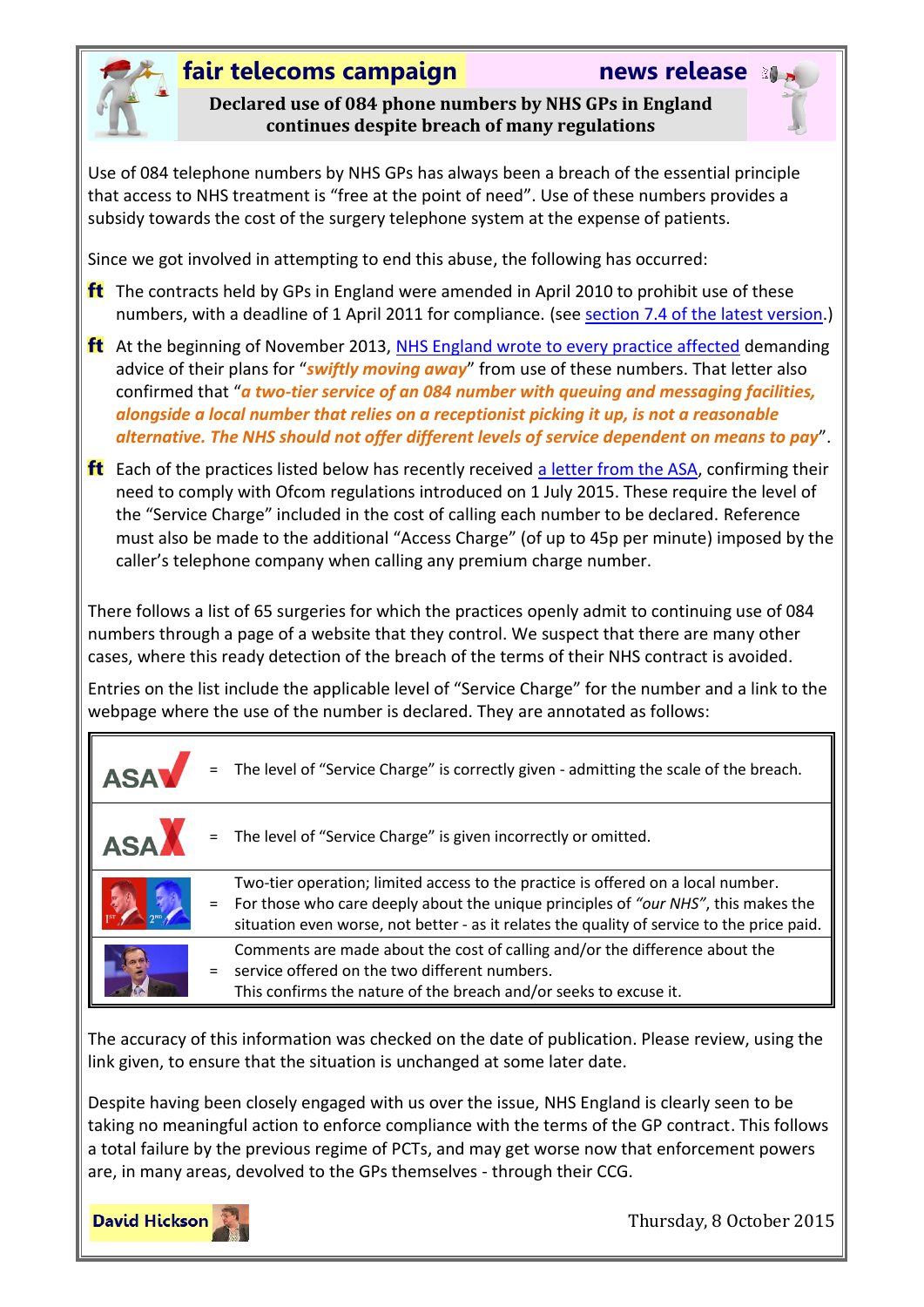

**List of NHS GPs in England continuing to declare their use of 084 phone numbers despite breaching many regulations**

| <b>NHS  CCG</b>                       | Practice                                  | Surgery                                                          | Number           | ppm | Link                                                  |
|---------------------------------------|-------------------------------------------|------------------------------------------------------------------|------------------|-----|-------------------------------------------------------|
| <b>Greater Preston</b>                | <b>Briarwood Medical Centre</b>           | 514 Blackpool Road, Ashton, Preston,<br>Lancashire PR2 1HY       | 0844 477<br>3038 | 7   | http://<br><b>ASA</b>                                 |
| Heywood,<br>Middleton And<br>Rochdale | <b>Yorkshire Street Surgery</b>           | 190 Yorkshire Street, Rochdale OL16 2DN                          | 0844 477<br>8578 | 7   | http://<br><b>ASA</b>                                 |
| Wigan Borough                         | Dr D G BRODIE &<br>Partners               | 109 Ladies Lane, Hindley, Wigan, Lancs<br><b>WN2 2QG</b>         | 0844 477<br>1844 | 7   | http://<br><b>ASA</b>                                 |
| South<br>Manchester                   | Al-Shifa Medical Centre                   | 6 Copson Street, Withington, Manchester<br>M20 3HE               | 0844 387<br>8505 | 6   | $\frac{\text{http://}}{\text{http://}}$<br><b>ASA</b> |
| Trafford                              | Dr S Kaur                                 | The Surgery, 109 Ayres Road, Old<br>Trafford, Manchester M16 7GS | 0844 387<br>9595 | 6   | http://<br><b>ASA</b>                                 |
| Warrington                            | Dr R Jain                                 | 12 Lindi Avenue, Grappenhall,<br>Warrington, Cheshire WA4 2SJ    | 0844 387<br>8680 | 6   | http://<br><b>ASA</b>                                 |
| Warrington                            | Dr R Jain                                 | 5 Hatton Lane, Stretton, Warrington,<br>Cheshrie WA4 4NE         | 0844 387<br>8680 | 6   | http://<br><b>ASA</b>                                 |
| Wirral                                | <b>FENDER WAY HEALTH</b><br><b>CENTRE</b> | Fender Way, Prenton, Wirral, Merseyside<br><b>CH43 9QS</b>       | 0844 387<br>8232 | 6   | http://                                               |
|                                       |                                           |                                                                  |                  |     |                                                       |

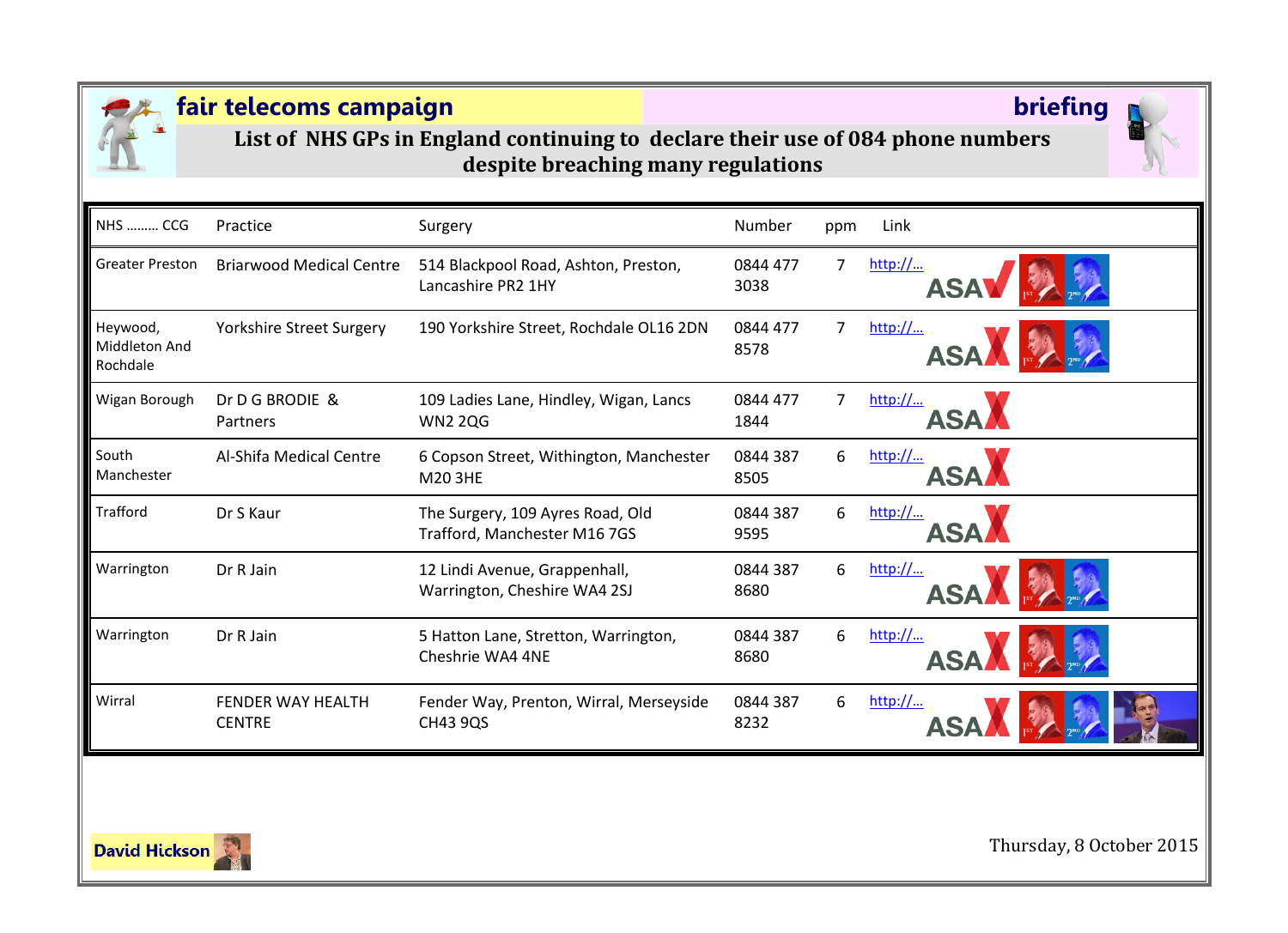

**List of NHS GPs in England continuing to declare their use of 084 phone numbers despite breaching many regulations**

| <b>NHS  CCG</b>         | Practice                               | Surgery                                                                                        | Number           | ppm            | Link                   |
|-------------------------|----------------------------------------|------------------------------------------------------------------------------------------------|------------------|----------------|------------------------|
| <b>Bradford City</b>    | <b>Grange Medical Centre</b>           | Dr Irshad Khan, Dr Naheed Khan & Dr<br>Syed Zaidi, 1 Horton Grange Road,<br>Bradford BD7 3AH   | 0844 477<br>2494 | 7              | http://<br>ASA FA      |
| <b>Bradford City</b>    | The Lister Surgery                     | Westbourne Green Community Health<br>Care Centre, 50 Heaton Road, Bradford<br><b>BD8 8RA</b>   | 0844 477<br>2495 | 7              | http://<br>ASA FA      |
| Wakefield               | King Street Health Centre              | King Street Equitable Access Centre,<br>Coronation House, 47 King Street,<br>Wakefield WF1 2SN | 0845 121<br>1023 | $\overline{2}$ | http://<br>ASA RA      |
| Greater<br>Huddersfield | <b>Lindley Group Practice</b>          | 62 Acre Street, Lindley, Huddersfield HD3<br>3DY                                               | 0844 387<br>8342 | 6              | http://<br><b>ASAV</b> |
| Greater<br>Huddersfield | <b>Elmwood Health Centre</b>           | Huddersfield Road, Thongsbridge,<br>Holmfirth, W Yorkshire HD9 3TR                             | 0844 477<br>1722 | 7              | http://<br><b>ASAA</b> |
| Greater<br>Huddersfield | <b>Bradford Road Medical</b><br>Centre | 93 Bradford Road, Huddersfield, W<br>Yorkshire HD1 6DZ                                         | 0844 477<br>8602 | 7              | http://<br><b>ASAA</b> |
| Greater<br>Huddersfield | <b>Brook Street Surgery</b>            | Brook Street, Thornton Lodge,<br>Huddersfield, Huddersfield HD1 3JW                            | 0844 477<br>8602 | 7              | http://<br><b>ASA</b>  |
| Doncaster               | The Burns Medical<br>Practice          | 4 Albion Place, Bennetthorpe, Doncaster<br><b>DN1 2EG</b>                                      | 0844 414<br>0726 | 7              | http://<br><b>ASA</b>  |

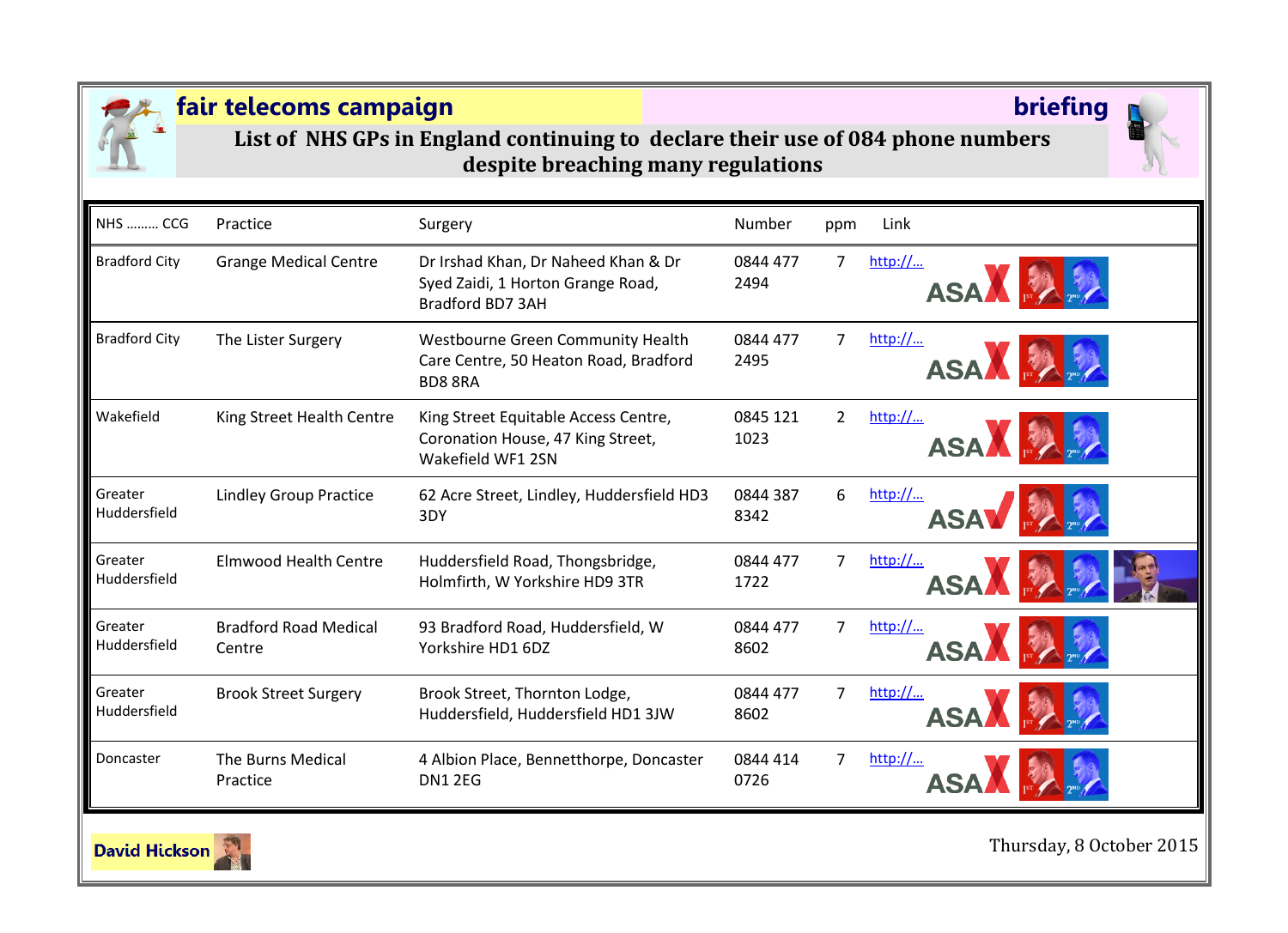

**List of NHS GPs in England continuing to declare their use of 084 phone numbers despite breaching many regulations**

| <b>NHS  CCG</b>            | Practice                           | Surgery                                                                             | Number           | ppm            | Link                  |
|----------------------------|------------------------------------|-------------------------------------------------------------------------------------|------------------|----------------|-----------------------|
| Doncaster                  | The Burns Medical<br>Practice      | Goodison Boulevard, Cantley, Doncaster<br><b>DN4 6NJ</b>                            | 0844 414<br>0726 | $\overline{7}$ | http://<br><b>ASA</b> |
| Rotherham                  | <b>Clifton Medical Centre</b>      | Doncaster Gate, Rotherham, S Yorkshire<br>S65 1DA                                   | 0844 477<br>3622 | 7              | http://<br><b>ASA</b> |
| Sheffield                  | <b>Barnsley Road Surgery</b>       | 899 Barnsley Road, Sheffield S5 0QJ                                                 | 0844 576<br>9269 | 7              | http://<br>ASA        |
| Sheffield                  | Clover Group - Highgate<br>Surgery | Highgate, Tinsley, Sheffield S9 1WN                                                 | 0845 122<br>2249 | $\overline{2}$ | http://<br><b>ASA</b> |
| South West<br>Lincolnshire | Dr Parkin And Partners             | The Surgery, 15 St Peters Hill, Grantham,<br>Lincs NG31 6QA                         | 0844 477<br>3612 | 7              | http://<br><b>ASA</b> |
| West<br>Leicestershire     | <b>Pinfold Medical Practice</b>    | The Health Centre, Pinfold Gate,<br>Loughborough, Leics LE11 1DQ                    | 0844 477<br>1881 | 7              | http://<br><b>ASA</b> |
| Leicester City             | Pasley Road Health Centre          | Dr G Singh, Pasley Road Health Centre,<br>Pasley Road, Leicester LE2 9BU            | 0844 477<br>3414 | 7              | http://<br><b>ASA</b> |
| Walsall                    | <b>EDNAM HOUSE</b>                 | Gomer Street, Willenhall, West Midlands<br><b>WV13 2DR</b>                          | 0845 711<br>1110 | 5              | http://<br>ASA,       |
| Birmingham<br>Crosscity    | Dr Saikia-Varman N & Dr<br>Lavin I | Bromford Medical Centre, 1 Warstone<br>Tower, Bromford Drive, Birmingham B36<br>8TU | 0845 675<br>0578 | $\overline{2}$ | http://               |

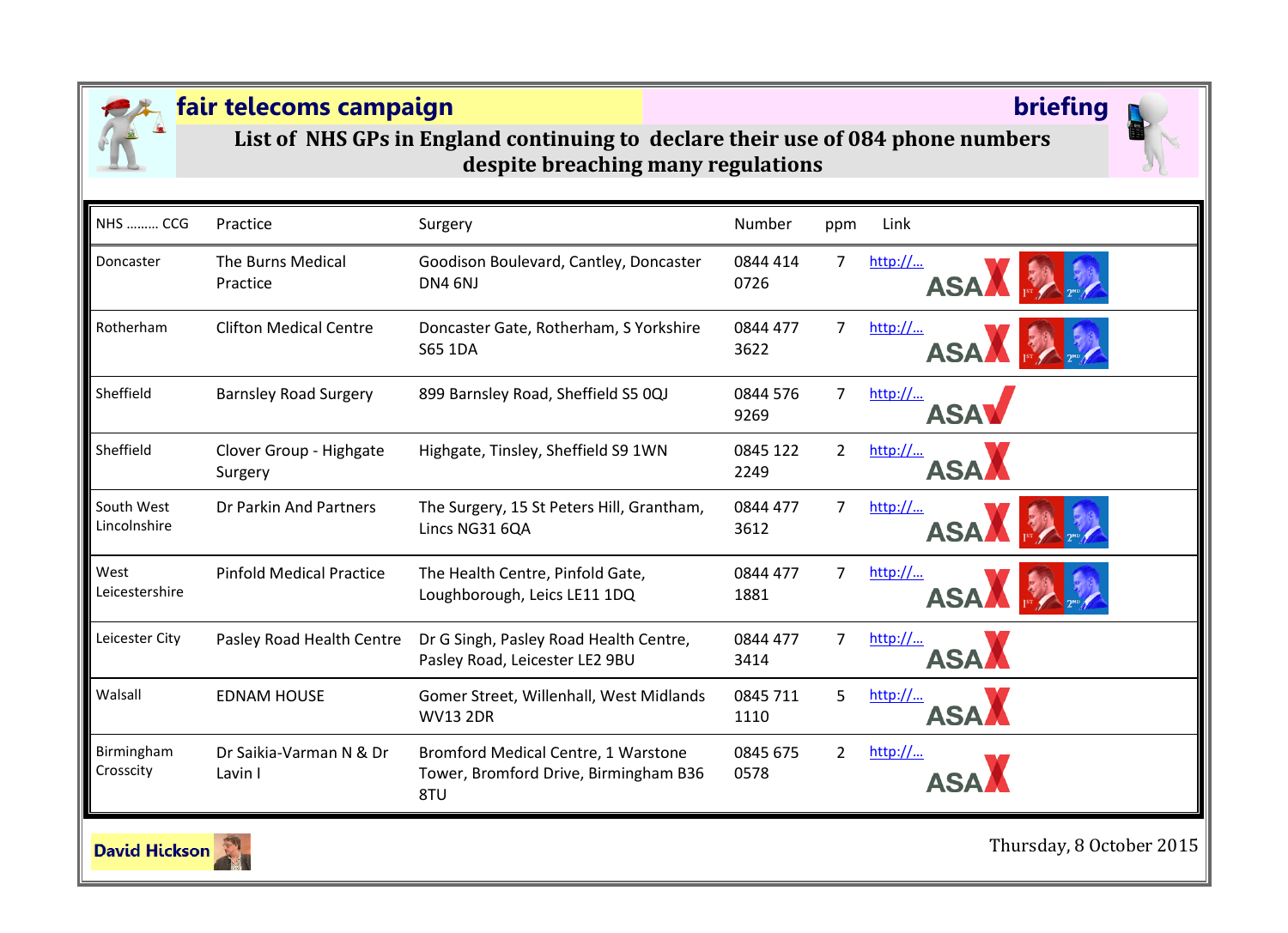

**List of NHS GPs in England continuing to declare their use of 084 phone numbers despite breaching many regulations**

| <b>NHS  CCG</b>                  | Practice                         | Surgery                                                              | <b>Number</b>    | ppm            | Link                  |
|----------------------------------|----------------------------------|----------------------------------------------------------------------|------------------|----------------|-----------------------|
| Birmingham                       | Dr Saikia-Varman N & Dr          | Church Lane Medical Centre, 111 Church                               | 0845 675         | $\overline{2}$ | http://               |
| Crosscity                        | Lavin I                          | Lane, Stechford, Birmingham B33 9EJ                                  | 0579             |                | <b>ASA</b>            |
| Dudley                           | Withymoor Surgery                | AW Surgeries, Squires Court, Brierley Hill,<br>West Midlands DY5 3RJ | 0844 387<br>8760 | 6              | http://<br><b>ASA</b> |
| Dudley                           | Albion House Surgery             | Albion Street, Brierley Hill, West Midlands<br>DY5 3EE               | 0844 387<br>8760 | 6              | http://<br><b>ASA</b> |
| Birmingham                       | Drs Abdel-Malek G T &            | St George's Medical Centre, 119 School                               | 0845 675         | $\overline{2}$ | http://               |
| South & Central                  | Matta I Y A                      | Road, Moseley, Birmingham B13 9TX                                    | 0572             |                | ASA                   |
| Cambridgeshire                   | <b>Eaton Socon Health</b>        | 274 Great North Road, Eaton Socon, St                                | 0844 477         | 7              | http://               |
| & Peterborough                   | Centre, St Neots                 | Neots, Cambs PE19 8BB                                                | 1802             |                | <b>ASA</b>            |
| Cambridgeshire<br>& Peterborough | The Red House Surgery            | 96 Chesterton Road, Cambridge CB4 1ER                                | 0844 477<br>3124 | 7              | http://<br><b>ASA</b> |
| Cambridgeshire                   | The Spinney Surgery St           | The Spinney, Ramsey Road, St Ives, Cambs                             | 0844 477         | 7              | http://               |
| & Peterborough                   | <b>Ives</b>                      | <b>PE27 3TP</b>                                                      | 3603             |                | <b>ASA</b>            |
| Cambridgeshire                   | <b>Cherry Hinton Medical</b>     | 34 Fisher's Lane, Cherry Hinton,                                     | 0844 815         | 7              | http://               |
| & Peterborough                   | Centre                           | Cambridge CB1 9HR                                                    | 1440             |                | <b>ASA</b>            |
| Cambridgeshire<br>& Peterborough | <b>Brookfields Health Centre</b> | Seymour Street, Cambridge CB1 3DQ                                    | 0844 815<br>1440 | 7              | http://               |

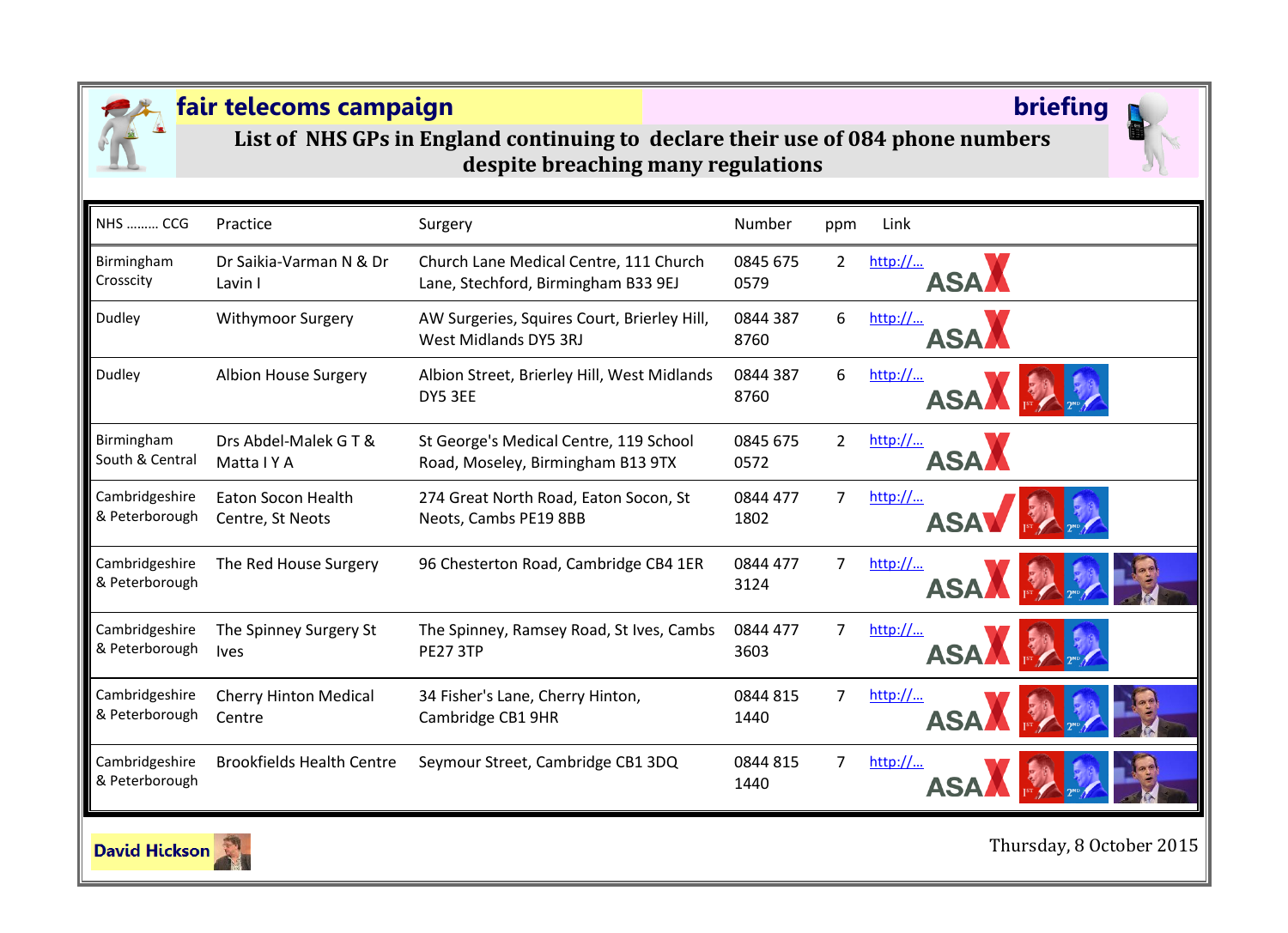

**List of NHS GPs in England continuing to declare their use of 084 phone numbers despite breaching many regulations**

| <b>NHS  CCG</b>                  | Practice                      | Surgery                                                          | Number           | ppm            | Link                                                   |
|----------------------------------|-------------------------------|------------------------------------------------------------------|------------------|----------------|--------------------------------------------------------|
| Cambridgeshire<br>& Peterborough | <b>Medical Centre</b>         | Anglia Ruskin University, East Road,<br>Cambridge CB1 1PT        | 0845 271<br>3333 | $\overline{2}$ | http://<br><b>ASA</b>                                  |
| East & North<br>Hertfordshire    | The Nevells Road Surgery      | Nevells Road, Letchworth, Hertfordshire<br><b>SG6 4TS</b>        | 0844 477<br>1796 | $\overline{7}$ | http://<br><b>ASA</b>                                  |
| <b>Herts Valleys</b>             | <b>Everest House Surgery</b>  | Everest Way, Hemel Hempstead,<br>Hertfordshire HP2 4HY           | 0844 477<br>8615 | 7              | http://<br>ASA H                                       |
| <b>Herts Valleys</b>             | NICHOLSON CA                  | Borehamwood Shopping Park,<br>Borehamwood, Hertfordshire WD6 4PR | 0844 477<br>8942 | 7              | http://<br>ASA F                                       |
| Mid Essex                        | <b>Humber Road Surgery</b>    | 27 Humber Road, Chelmsford, Essex CM1<br>7PE                     | 0844 387<br>8773 | 6              | $\frac{\text{http://}}{\text{http://}}$<br><b>ASAA</b> |
| Mid Essex                        | <b>Sunrise Avenue Surgery</b> | 143 Sunrise Avenue, Chelmsford, Essex<br>CM1 4JW                 | 0844 387<br>8777 | 6              | http://<br><b>ASAA</b>                                 |
| North Norfolk                    | Dr Rolls & Partners           | Bridewell Lane, Acle, Norwich NR13 3RA                           | 0844 477<br>3992 | 7              | http://<br><b>ASA</b>                                  |
| North Norfolk                    | Dr Rolls & Partners           | 24 The Hills, Reedham, Norwich NR13 3AR                          | 0844 499<br>7071 | 7              | http://                                                |

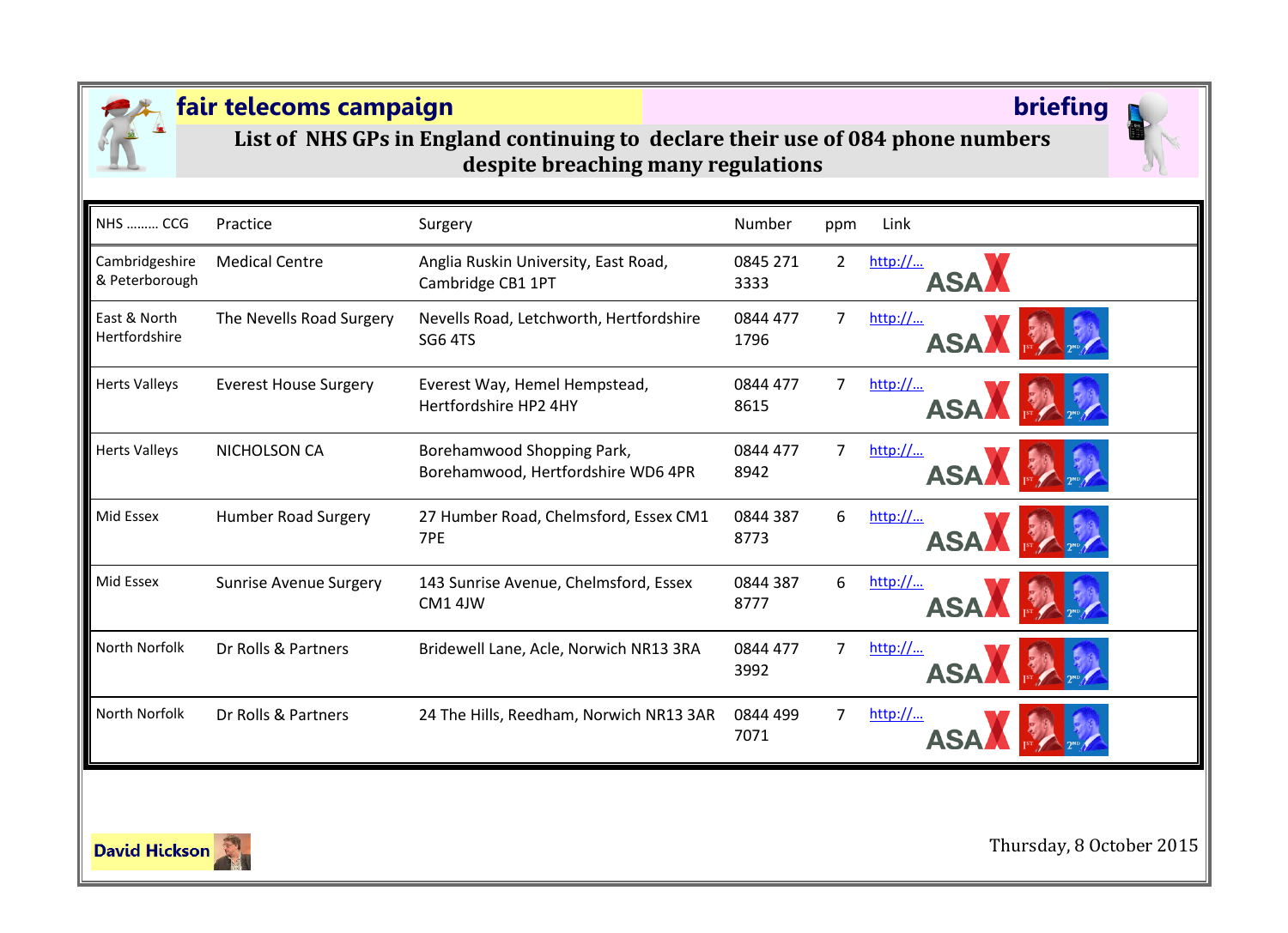

**List of NHS GPs in England continuing to declare their use of 084 phone numbers despite breaching many regulations**

| <b>NHS  CCG</b>                | Practice                                   | Surgery                                                                                    | Number           | ppm            | Link                   |
|--------------------------------|--------------------------------------------|--------------------------------------------------------------------------------------------|------------------|----------------|------------------------|
| West Essex                     | Dr D M Lowry & Partners                    | 301 High Street, Epping, Essex CM16 4DA                                                    | 0844 576<br>9797 | $\overline{7}$ | http://<br><b>ASAA</b> |
| Havering                       | Drs. Hamilton-<br>Smith, Oladimeji & Imran | Chadwell Heath Health Centre, Ashton<br>Gardens, Chadwell Heath, Romford, Essex<br>RM6 6RT | 0844 387<br>8044 | 6              | $http://$<br>ASA EA    |
| Havering                       | Dr. Poolo's Surgery                        | Rush Green Medical Centre, 261<br>Dagenham Road, Romford RM7 OXR                           | 0844 477<br>3288 | 7              | http://<br><b>ASA</b>  |
| <b>Barking And</b><br>Dagenham | Dr A Arif & Dr UA Afser                    | 620 Longbridge Road, Dagenham, Essex<br>RM8 2AJ                                            | 0844 477<br>8563 | 7              | http://<br><b>ASA</b>  |
| Barnet                         | <b>Torrington Park Group</b><br>Practice   | The Health Centre, 16 Torrington Park,<br>North Finchley, LONDON N12 9SS                   | 0844 477<br>8602 | 7              | http://<br><b>ASA</b>  |
| <b>Barnet</b>                  | Dr HASAN & partner                         | 42 Station Road, London NW4 3SU                                                            | 0844 477<br>8570 | 7              | http://<br><b>ASA</b>  |
| Lambeth                        | Dr Masterton & Partners<br>Surgery         | 2 Prentis Road, Streatham, London SW16<br>1XU                                              | 0844 477<br>3313 | 7              | http://<br><b>ASA</b>  |
| West London<br>(K&C & Qpp)     | Kings Road Medical<br>Centre               | 529 Kings Road, London SW10 OUD                                                            | 0844 815<br>1870 | 7              | http://                |

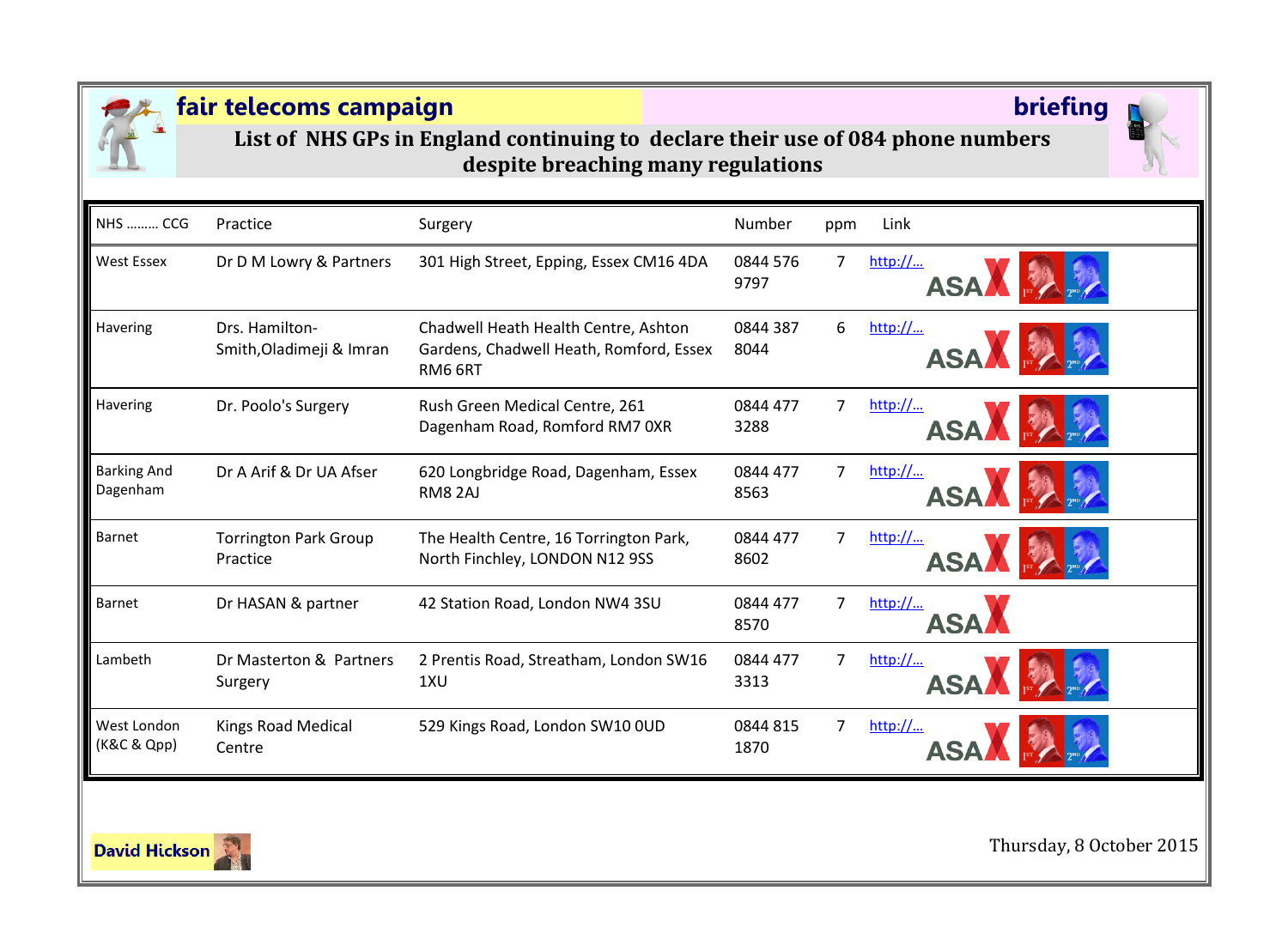

**List of NHS GPs in England continuing to declare their use of 084 phone numbers despite breaching many regulations**

| <b>NHS  CCG</b>           | Practice                          | Surgery                                                                   | Number           | ppm | Link                  |
|---------------------------|-----------------------------------|---------------------------------------------------------------------------|------------------|-----|-----------------------|
| Lewisham                  | Dr Holloway & Partners            | 36 Belmont Hill, London SE13 5AY                                          | 0844 387<br>8357 | 6   | http://<br>ASA FA     |
| Canterbury And<br>Coastal | Dr Sigurdsson R G &<br>Partners   | The Park Surgery, 116 Kings Road, Herne<br>Bay, Kent CT6 5RE              | 0844 387<br>9933 | 6   | http://<br>ASA A      |
| Canterbury And<br>Coastal | Dr Sigurdsson R G &<br>Partners   | Herne And Broomfield Surgery,<br>Broomfield Road, Herne Bay, Kent CT6 7LY | 0844 387<br>9933 | 6   | http://<br>ASA F      |
| Ashford                   | <b>Wye Surgery</b>                | Oxenturn Road, Wye, Ashford, Kent TN25<br>5AY                             | 0844 387<br>8419 | 6   | http://<br>ASA F      |
| Croydon                   | <b>Headley Drive Surgery</b>      | 117a Headley Drive, New Addington,<br>Croydon, Surrey CRO OQL             | 0844 815<br>1201 | 7   | http://<br>ASA F      |
| <b>Surrey Downs</b>       | Dr Shabrokh & Partners            | Tadworth Medical Centre, 1 Troy Close,<br>Tadworth, Surrey KT20 5JE       | 0844 387<br>9990 | 6   | http://<br>ASAN FA    |
| <b>Surrey Downs</b>       | <b>Nork Clinic &amp; Partners</b> | 63 Nork Way, Banstead, Surrey SM7 1HL                                     | 0844 576<br>9008 | 7   | http://<br><b>ASA</b> |
| Aylesbury Vale            | The Mandeville Practice           | Hannon Road, Aylesbury,<br>Buckinghamshire HP21 8TR                       | 0844 387<br>8383 | 6   | http://               |